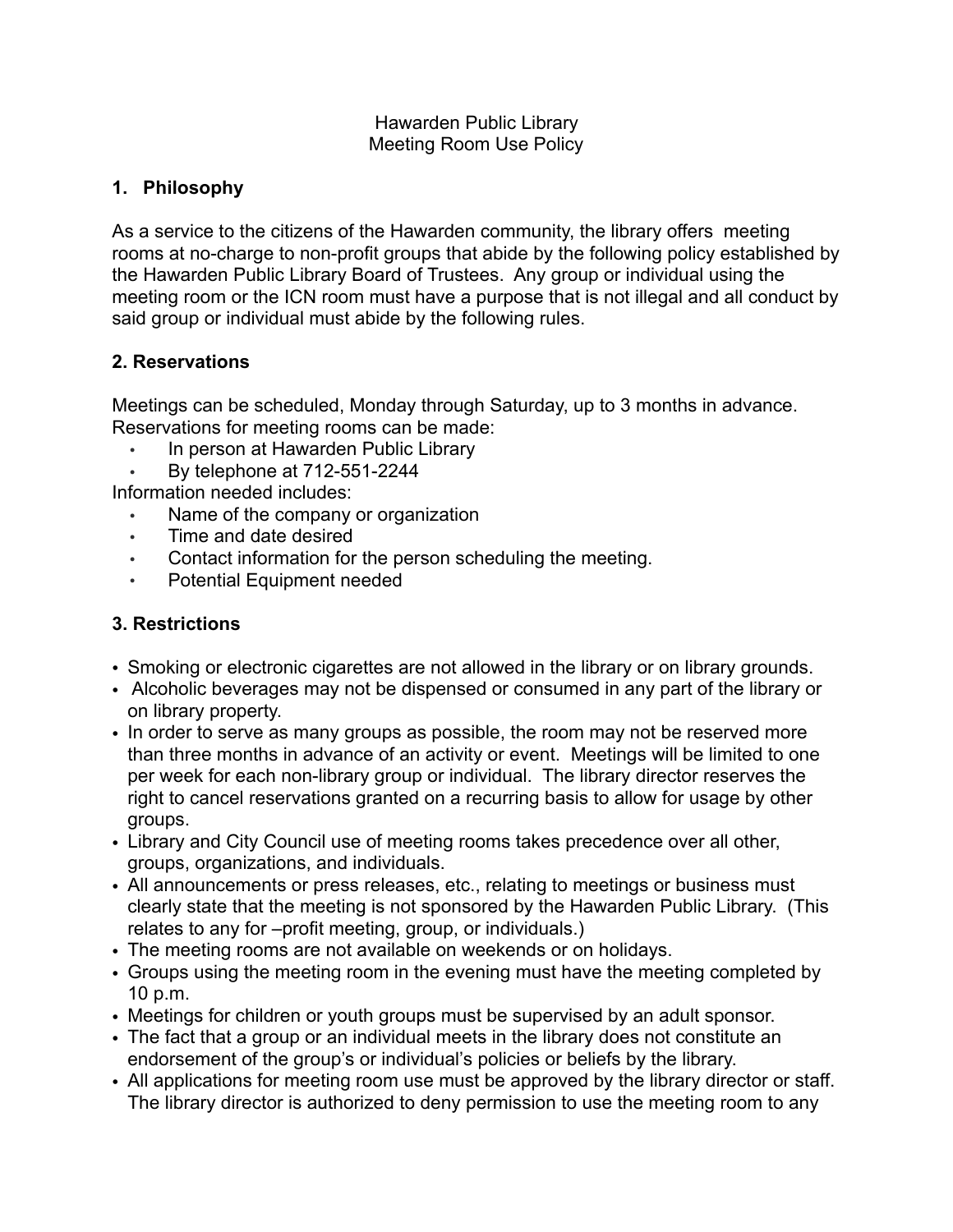group or individual that is disorderly or violates any of the library's policies or regulations.

- Any group or individual using the meeting room is responsible for leaving the room and kitchenette ( if used) in the same condition as when the group entered the premises. A group or individual using the room is responsible for setting up its own chairs and tables.
- The library discourages the preparation of meals in the north meeting room. Finger foods are acceptable.
- The intent of the room is to promote non-profit educational, cultural, and community activities and programming.

## **4. Room Capacity:**

|                           | <b>With Tables</b> | <b>Chairs Only</b> |
|---------------------------|--------------------|--------------------|
| Meeting Room with Kitchen | -30                | 50                 |
| Old ICN Room              | 45                 | 60                 |

#### **5. Fees**

Rooms will be available for civic, educational, and cultural uses without charge unless the user charges a non-refundable fee or the rooms are used for monetary gain. "Monetary gain" refers to any uses by profit-making organizations.

| Fee Schedule:                   |                                   |
|---------------------------------|-----------------------------------|
| Meeting Room or Old ICN Room    | \$50                              |
| Cleaning Fee if room not clean  | \$25                              |
| Key Deposit for use after hours | \$25 Refundable when key returned |

Room rental fees are due at the time of booking to reserve the room. Deposits (cash or check) will be charged when the key is picked up, and will be returned when the key is returned. The library has specific requirements for the return of deposits. Failure to follow these instructions will result in the forfeiture of your deposit:

- Check restrooms and turn off lights
- Ensure the library doors close & lock behind you
- Do not prop open any exterior doors
- Return Key in book drop, or at the library within 24 hours after your meeting.

#### **6. Physical Arrangements**

Meeting rooms are kept locked. Upon arrival, someone from your group must visit the Circulation Desk to let us know you have arrived, at which time staff will unlock the room. We also ask that you let us know when you are finished if during normal operating hours.

Tables and chairs are provided. Additional equipment must be reserved at the time the meeting room reservations are being made. Chair and table arrangements are the responsibility of the group arranging the meeting. Someone from the group should